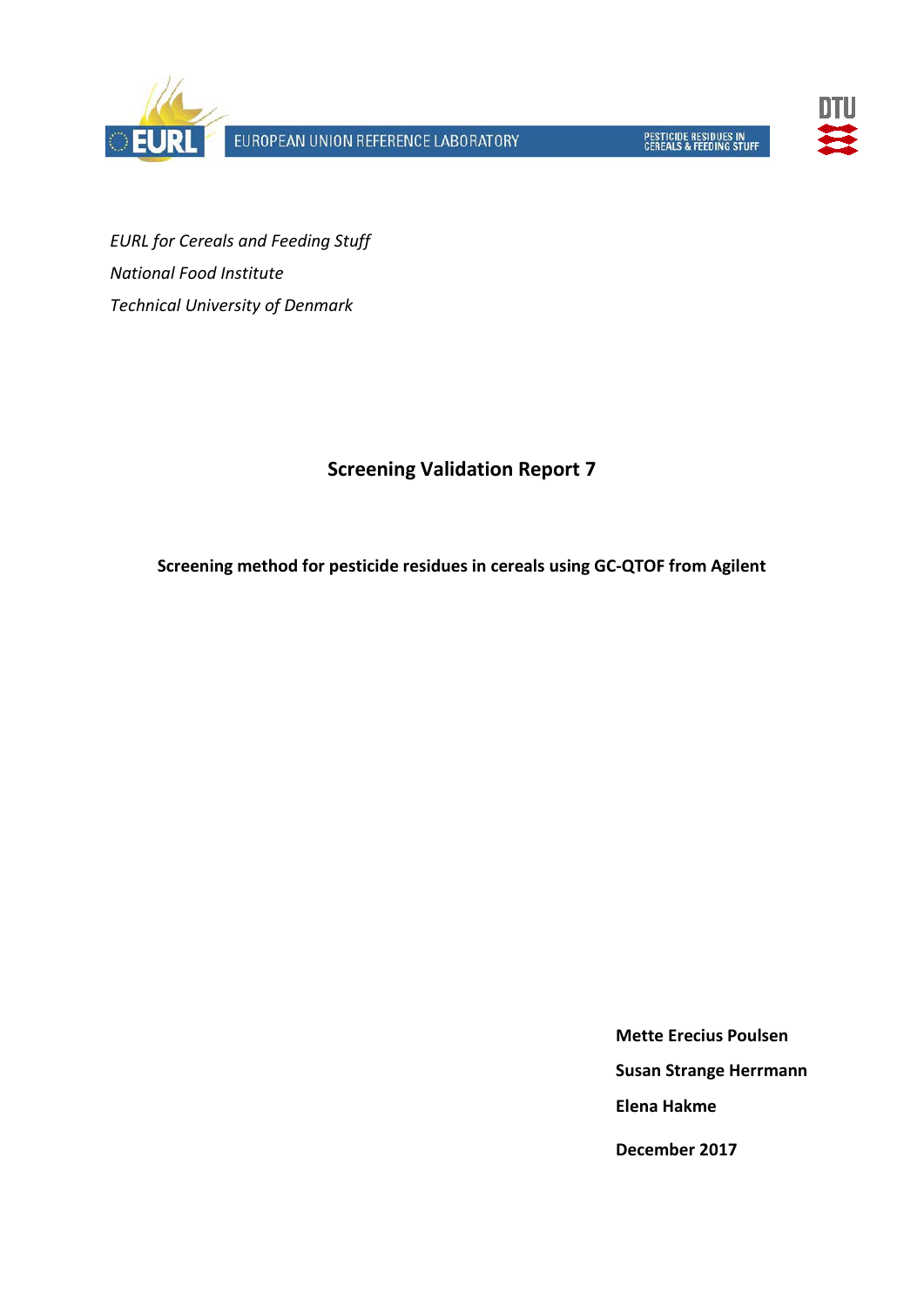# **Content**

| $\mathbf{1}$   |  |
|----------------|--|
| 2              |  |
| 2.1            |  |
| 2.2            |  |
| 2.3            |  |
| 2.4            |  |
| 3              |  |
| $\overline{4}$ |  |
| 5              |  |
| 6              |  |
| 7              |  |
| 8              |  |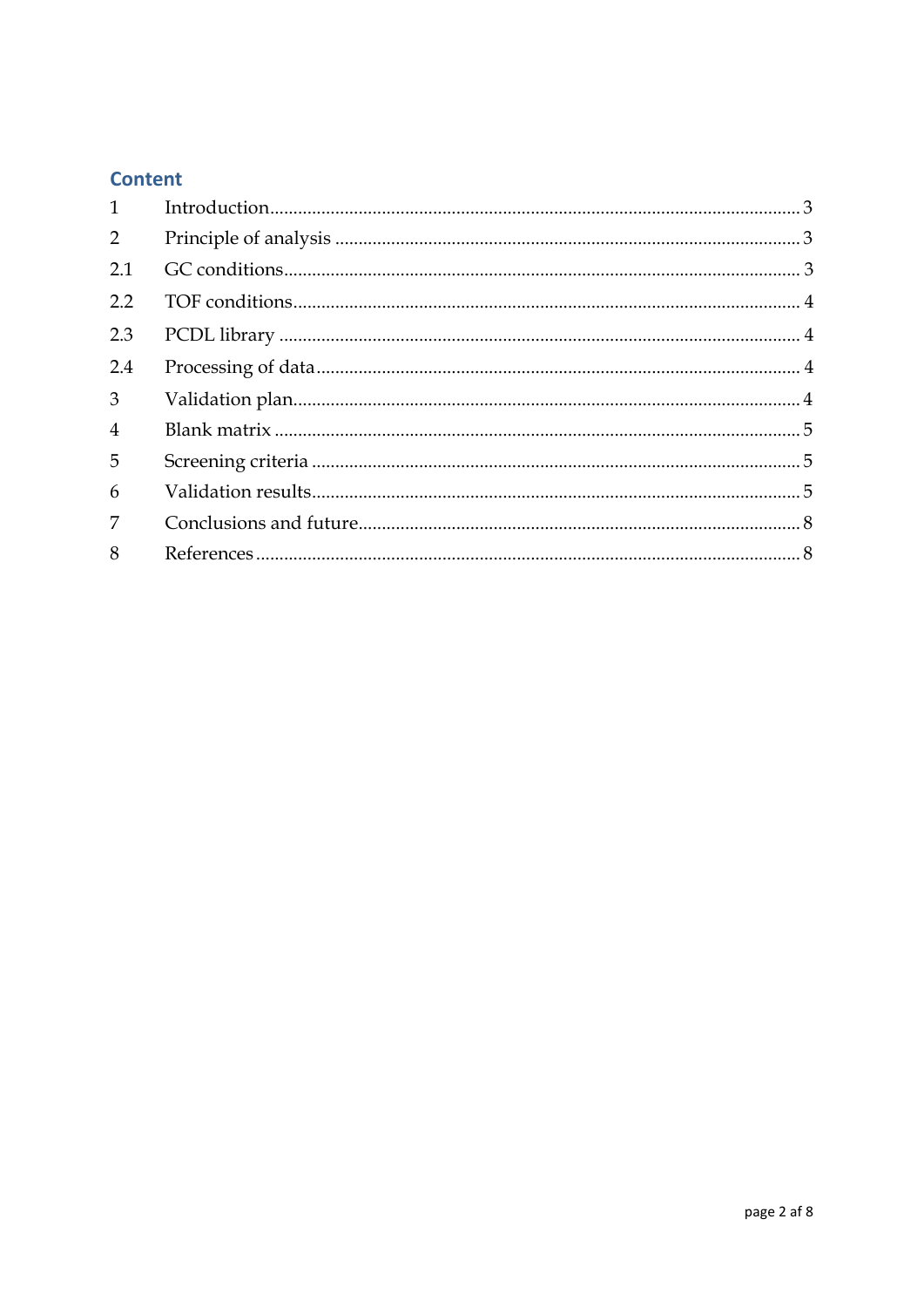# <span id="page-2-0"></span>**1 Introduction**

Qualitative multi residue methods, especially those involving automated MS-based detection, offers laboratories a cost-effective means to extend their analytical scope to analytes which potentially have low probability to be present in the samples. The more commonly occurring analytes should continue to be measured using quantitative MRMs.

This report describes the screening validation of the QuEChERS method combined with a GC-QTOF from Agilent. The method was sought validated for 72 compounds in cereals at the three Screening Detection Limits, SDL, 0.01, 0.02 and 0.01 mg/kg.

The method validated here is based on the QuEChERS extraction procedure for dry matrices (<30% water content) according to the document EN 15662:2008<sup>1</sup>.

## <span id="page-2-1"></span>**2 Principle of analysis**

Cold water/ice water, acetonitrile and an internal standard are added to the milled sample and the sample is shaken. Salt and buffer mixture is added and the sample is shaken again. After centrifugation the supernatant is frozen at -80  $^{\circ}$ C for one hour. After another centrifugation at 5  $^{\circ}$ C the supernatant is transferred to a tube with PSA and MgSO4. After shaking and an additional centrifugation step the final extract is obtained.

Different cereal samples were spiked at 0.1 mg/kg with a mixture of pesticide standards and extracted by QuEChERS method. Part of the extracts was further diluted with blank cereals matrix (same type) to concentrations at 0.01 and 0.02. All extract were then analysed by analysed by GC-QTOF.

#### <span id="page-2-2"></span>**2.1 GC conditions**

GC-system: 7890B, Agilent Technologies equipped with PAL auto sampler system and Gerstel PTV injector.

#### Injection volume: 5 µl

Injection programme: The injector was programmed from initially 30°C for 0.8 min to 290°C at a rate of 480°C per min and held for 2 min before further incensement to 310 °C at a rate of 720°C per min. Purge time was 3.05 minutes and aliquot of 5 µl extract was injected.

Column: Two HP5-5MS UI, 15 m, 0.25 mm ID, 0.25 µm df with backflush.

Oven programme: The oven was programmed from initially 60°C for 3 minutes increasing to 180°C at a rate of 30°C per min and then further, after 0.8 min increased to 290°C at a rate of 5°C min. This temperature was maintained for 16 min. Runtime: 38 min. Backflush at 300°C for 2.7 min.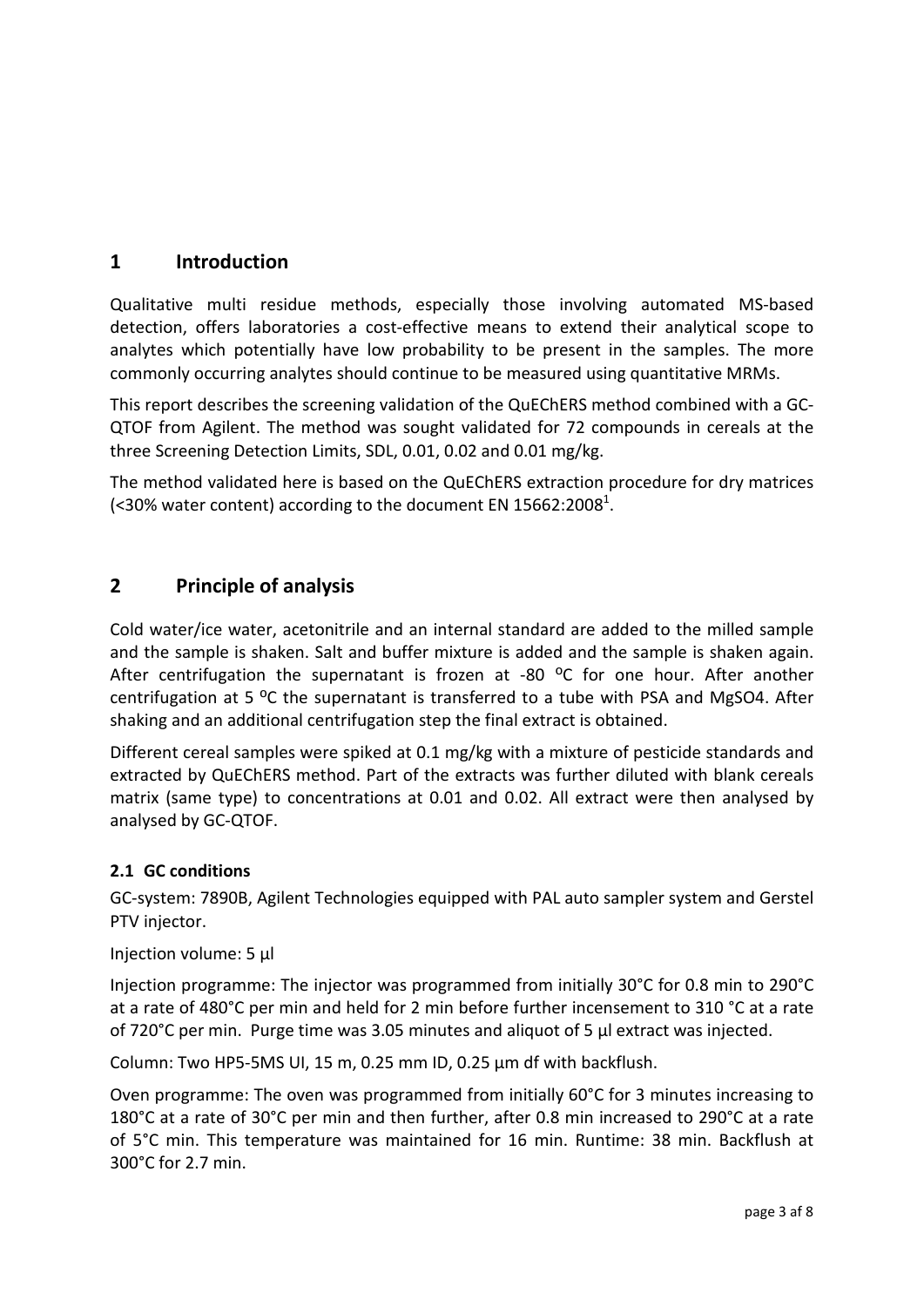#### <span id="page-3-0"></span>**2.2 TOF conditions**

TOF instrument: 7200 GC/Q-TOF, Agilent Technologies Ionisation mode: EI positive Acquisition rate: 4GHz Acquisition mode: centroid Source temperature 230 Software: MassHunter B 07.00

#### <span id="page-3-1"></span>**2.3 PCDL library**

Compounds analysed on GC, will most likely fragment in the ion source and often the molecular ion is therefore not detectable. Consequently, the analyses of the compounds must be performed on fragment ions. The PCDL software makes it possible to construct a library of spectra with exact masses. Currently, the EURL-CF has constructed a library with spectra for 81 compounds. Opposite Agilents Pesticide Spectrum Library, that contains measured spectra and consequently also ions not originating from the actual compound, this library contains only relevant ions. This library was used to build quantitative methods to process the data.

#### <span id="page-3-2"></span>**2.4 Processing of data**

The MassHunter Qualitative Analysis, B.07.00 is not suitable for GC data processing. The software is clearly developed for LC analysis and still not satisfactory optimized for GC purposes. Consequently, the MassHunter Quantitave Analysis, B.07.01 was used instead. This software gives a good overview of the data. The masses used to identify the compounds were imported from the PCDL. Masses for up to five ions were imported and the software chooses the most intense ions (this could include the molecular ion). The method was then used to process a data set and the three best masses were kept and the other deleted. The ions were chosen based on mass accuracy, signal/noise and ion ratios. The masses of the ion included in the methods are listed in Table 1.

## <span id="page-3-3"></span>**3 Validation plan**

According to SANCO/12571/2013<sup>2</sup> the method should be validated on minimum 20 samples. Five samples of five different types of cereal samples were spiked. The samples were barley, rice, rye, oat and wheat, which were blank test materials from EUPT-C6, C5, C4, C2 and C2, respectively. The samples were spike with 4 standard mixtures called 1, 2, 7 and 8, containing 189 different compounds altogether. Not all the compounds included compound were GC amendable. The different cereal samples were spiked at 0.1 mg/kg and part of the extracts were further diluted with blank cereals matrix (same type) to concentrations at 0.01 and 0.02. All extract were then analysed by analysed by GC-QTOF. In total, 79 pesticides had been evaluated.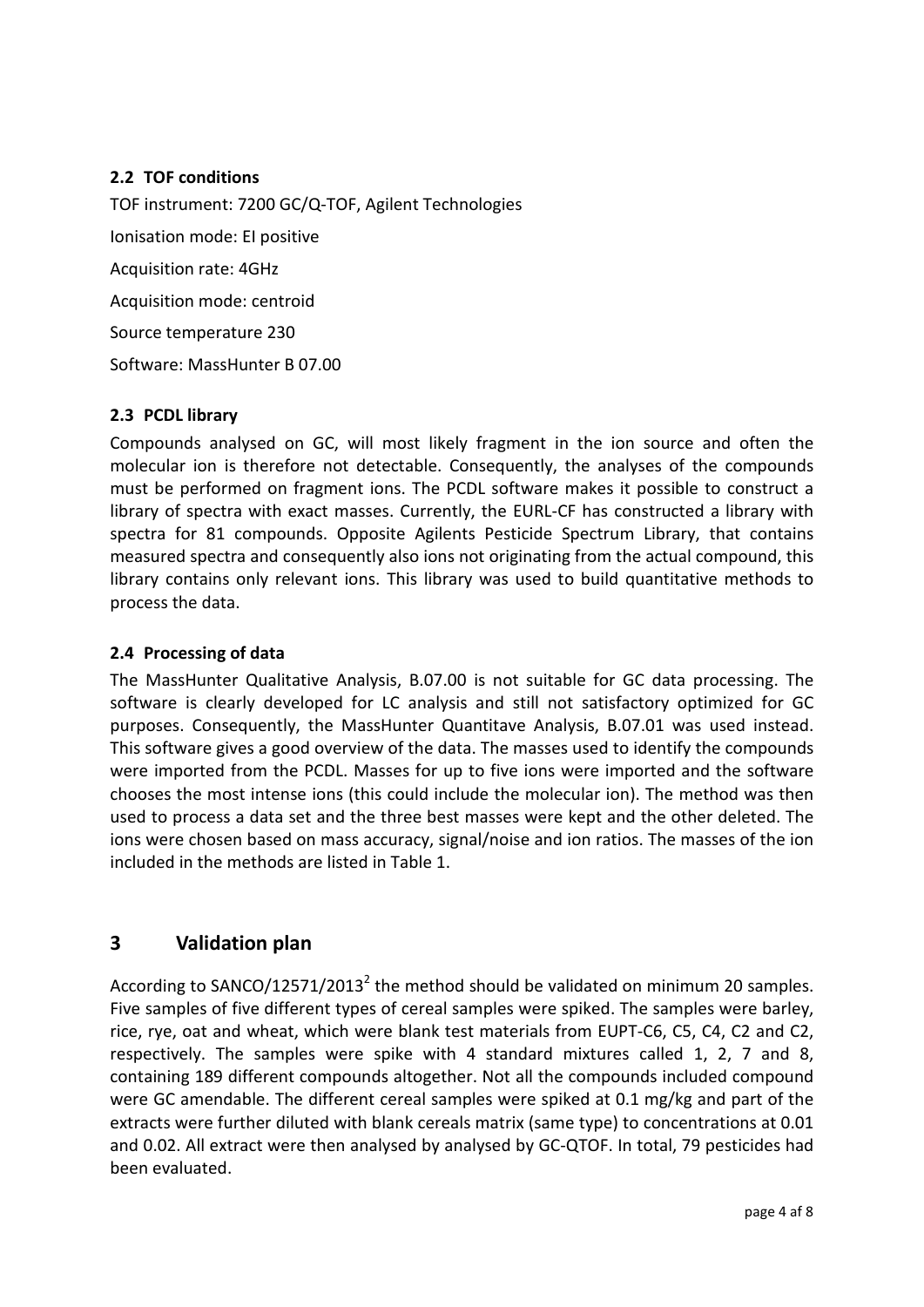According to SANCO at least 95% of the samples should be detected (a false-negative rate of 5% is accepted). This means that only 1 out of 20 spiked samples are allowed to be nondetected.

#### <span id="page-4-0"></span>**4 Blank matrix**

The barley, rice, rye and wheat used as test material were Blank Test Items from the proficiency test samples EUPT-C6, C5, C4, and C2, respectively.

#### <span id="page-4-1"></span>**5 Screening criteria**

The screening criteria for the validation were set to the following values:

| <b>Parameter</b>    | Value                               |
|---------------------|-------------------------------------|
| Retention time (RT) | $± 0.1$ min                         |
| Mass accuracy       | 10 ppm for at least 2 fragment ions |
| S/N                 | 3                                   |
| lon ratios          | 30%                                 |

## <span id="page-4-2"></span>**6 Validation results**

The validation results are listed in the Table 1 together with the masses used for detection. The masses listed in the table are the positive exact masses of the fragments, e.i. the mass of the fragment minus the weight on one electron (0.0005 amu). Of the 72 compounds evaluated 65 compounds were validated, i.e. detected in minimum 95% of the spiked samples. Screening Detection Limit (SDL) of 0.01 mg/kg was obtained for 33 compounds, SDL of 0.02 mg/kg for 7 compounds and SDL 0.1 mg/kg for 23 compounds. The SDLs were defined as the lowest concentration at which a pesticide could be detected with a maximum of one non-detect out of the 25 samples.

Eighteen compounds were not validated. These include typically more LC amenable pesticides or more analytical challenging compounds, e.g. pesticides that are removed during clean-up. The compounds that were not validated are listed in Table 2.

No manual integration or extraction of masses was employed. All processing of data was done by Mass Hunter in the Quantitative software.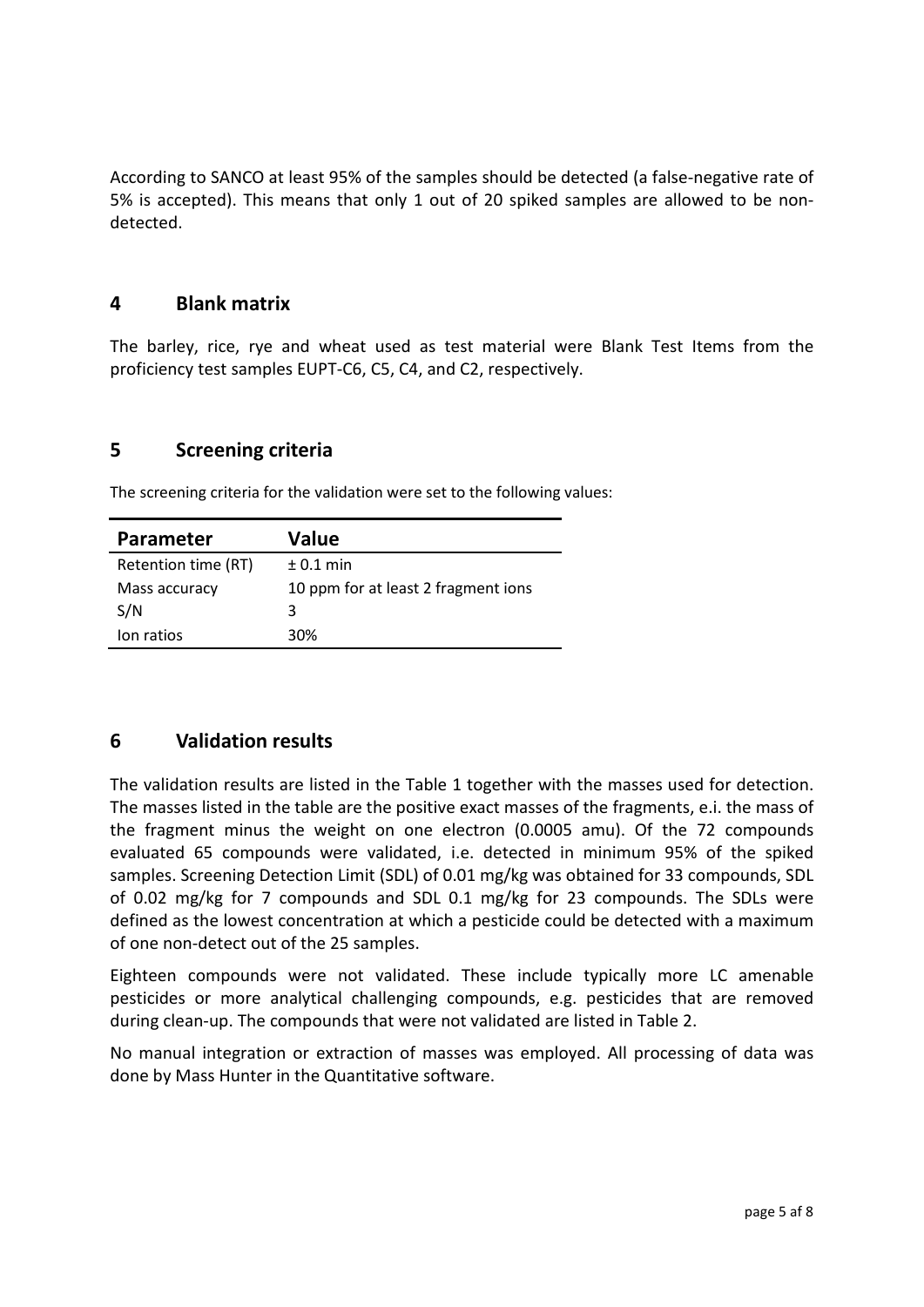**Table 1** Screening detection limits (SDL) and ion masses for validated pesticides. The masses of the positive ion were imported from Agilent Pesticide Spectrum Library or has been manually calculated. They are exact masses of the M<sup>+</sup> ions.

|                       | <b>SDL</b> |          |                  |                  |
|-----------------------|------------|----------|------------------|------------------|
| <b>Pesticide</b>      | mg/kg      | Ion 1    | Ion <sub>2</sub> | Ion <sub>3</sub> |
| 2.3.5-Trimethacarb    | 0.01       | 136.0883 | 91.05423         | 121.0648         |
| <b>Alachlor</b>       | 0.02       | 160.1121 | 188.107          | 146.0964         |
| <b>Allethrin</b>      | 0.01       | 91.05423 | 105.0699         | 79.05423         |
| Ametryn               | 0.01       | 227.1199 | 212.0964         | 185.073          |
| Aminocarb             | 0.1        | 151.0992 | 136.0757         | 150.0913         |
| Anthraquinone         | 0.1        | 180.057  | 151.0542         | 208.0519         |
| <b>Bifenox</b>        | 0.1        | 309.9668 | 311.9641         | 173.0153         |
| <b>Bixafen</b>        | 0.1        | 159.0364 | 413.0304         | 415.0276         |
| <b>Bromacil</b>       | 0.01       | 204.9607 | 187.9342         | 206.9587         |
| <b>Butralin</b>       | 0.01       | 266.1135 | 224.0666         | 220.1081         |
| <b>Buturon</b>        | 0.02       | 152.9976 | 154.9946         | 125.0027         |
| Captafol              | 0.1        | 79.05423 | 77.03858         | 80.06205         |
| Carfentrazone-ethyl   | 0.01       | 310.0189 | 312.0591         | 340.0904         |
| Chlorbufam            | 0.1        | 127.0183 | 152.9976         | 125.0027         |
| Chlorthal-dimethyl    | 0.01       | 298.8831 | 220.8958         | 329.9015         |
| <b>Chlozolinate</b>   | 0.1        | 186.9586 | 262.0033         | 170.9637         |
| Coumaphos             | 0.01       | 362.0139 | 364.011          | 225.985          |
| Cyanophos             | 0.01       | 243.0114 | 124.9821         | 109.0049         |
| Cycluron              | 0.1        | 72.0444  | 89.0709          | 69.06988         |
| Cyflufenamid          | 0.1        | 223.029  | 188.0118         | 240.0317         |
| <b>Demeton-S</b>      | 0.02       | 88.03412 | 113.9535         | 114.9613         |
| Desmetryn             | 0.01       | 213.1043 | 198.0808         | 171.0573         |
| <b>Dichlobenil</b>    | 0.01       | 170.9637 | 172.9608         | 100.0182         |
| <b>Dichlofenthion</b> | 0.01       | 222.938  | 224.9354         | 279.0006         |
| <b>Difenoxuron</b>    | 0.1        | 241.0733 | 226.0499         | 198.055          |
| <b>Dimethachlor</b>   | 0.02       | 134.0964 | 197.0602         | 148.0757         |
| <b>Dioxacarb</b>      | 0.02       | 121.0284 | 122.0362         | 166.0625         |
| <b>Edifenphos</b>     | 0.02       | 109.0106 | 110.0185         | 172.9821         |
| <b>Esprocarb</b>      | 0.01       | 91.0542  | 162.1277         | 222.0947         |
| <b>Ethalfluralin</b>  | 0.01       | 276.0591 | 292.054          | 316.0904         |
| <b>Etofenprox</b>     | 0.1        | 163.1117 | 135.0804         | 107.0491         |
| <b>Etoxazole</b>      | 0.02       | 141.0146 | 300.1194         | 204.1383         |
| Fenothiocarb          | $0.1\,$    | 72.04439 | 94.04132         | 160.0791         |
| Fenoxaprop-ethyl      | 0.01       | 288.0422 | 290.0392         | 361.0712         |
| Fenpiclonil           | 0.01       | 235.9903 | 237.9873         | 201.0214         |
| Flamprop-isopropyl    | 0.01       | 105.0335 | 276.0586         | 156.0011         |
| Flonicamid            | 0.01       | 174.0161 | 146.0212         | 172.0243         |
| Fluacrypyrim          | 0.01       | 145.0648 | 189.0546         | 204.0781         |
| Flumioxazin           | $0.1\,$    | 354.101  | 326.1061         | 259.0514         |
| Furalaxyl             | 0.01       | 95.01276 | 152.0706         | 242.1176         |
| <b>Furathiocarb</b>   | 0.01       | 163.0754 | 194.0396         | 107.0491         |
| <b>Furilazole</b>     | 0.01       | 219.9927 | 221.9897         | 262.0032         |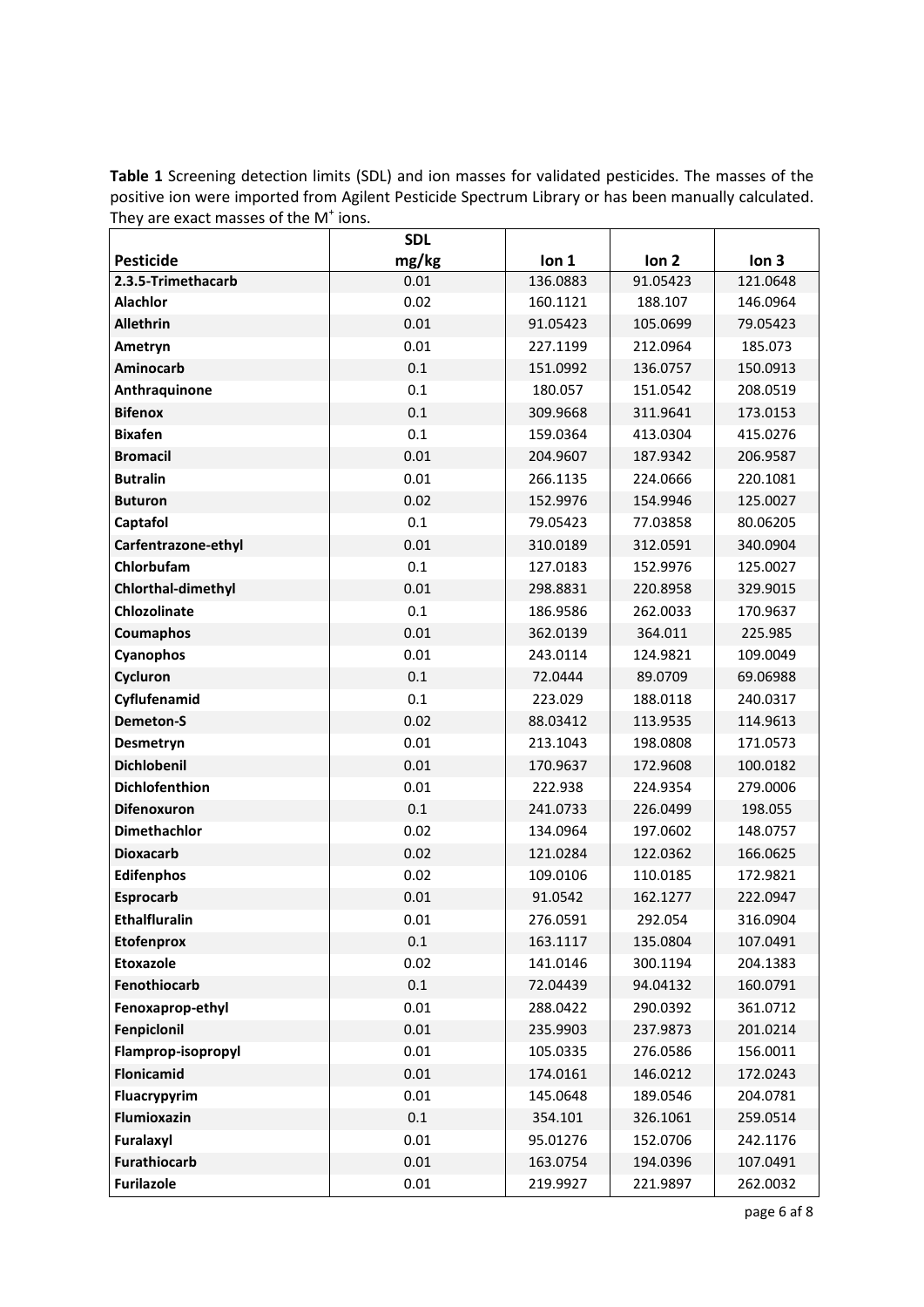|                       | <b>SDL</b> |          |                  |                  |
|-----------------------|------------|----------|------------------|------------------|
| <b>Pesticide</b>      | mg/kg      | Ion 1    | Ion <sub>2</sub> | Ion <sub>3</sub> |
| <b>Furilazole</b>     | 0.01       | 219.9927 | 221.9897         | 262.0032         |
| <b>Hexaflumuron</b>   | 0.1        | 201.9457 | 302.9471         | 203.9428         |
| <b>Isodrin</b>        | 0.01       | 192.9373 | 262.8564         | 264.8535         |
| Isoxathion            | 0.01       | 105.0335 | 177.0243         | 130.0287         |
| Lenacil               | 0.1        | 153.0659 | 234.1368         | 136.0393         |
| Leptophos             | 0.01       | 171.0028 | 374.9006         | 376.8985         |
| <b>Mepronil</b>       | 0.01       | 119.0491 | 269.141          | 210.0675         |
| <b>Methoprene</b>     | 0.02       | 73.06479 | 111.0441         | 107.0855         |
| <b>Metolachlor</b>    | 0.01       | 162.1277 | 238.0993         | 146.0964         |
| <b>Monuron</b>        | 0.1        | 152.9976 | 154.9952         | 125.0027         |
| <b>Nitrofen</b>       | 0.01       | 282.9798 | 284.9768         | 202.018          |
| <b>Novaluron</b>      | 0.02       | 142.0054 | 308.9986         | 144.0025         |
| Paraoxon-methyl       | 0.01       | 109.0049 | 230.0213         | 247.024          |
| <b>Pebulate</b>       | 0.1        | 128.107  | 161.0869         | 72.04439         |
| Permethrin,-cis       | 0.1        | 183.0804 | 163.0076         | 127.0309         |
| Prometon              | 0.01       | 168.088  | 210.1349         | 183.1115         |
| Propazine             | 0.01       | 214.0854 | 172.0384         | 229.1089         |
| <b>Pyrifenox I</b>    | 0.01       | 262.0059 | 186.9586         | 170.9637         |
| Quinoxyphen           | 0.01       | 237.0584 | 272.0273         | 306.9961         |
| <b>Sulprofos</b>      | 0.1        | 156.0062 | 140.029          | 322.0279         |
| <b>Terbumeton</b>     | 0.1        | 169.0958 | 210.1349         | 154.0723         |
| <b>Terbuthylazine</b> | 0.1        | 214.0854 | 173.0463         | 138.074          |
| <b>Tetramethrin</b>   | 0.1        | 164.0706 | 107.0491         | 123.1168         |
| <b>Thiobencarb</b>    | 0.1        | 100.0757 | 125.0153         | 257.0636         |

# **Table 2.** Not validated pesticides and ions used for detection.

| <b>Pesticide</b>   | lon <sub>1</sub> | lon <sub>2</sub> | lon <sub>3</sub> |
|--------------------|------------------|------------------|------------------|
| Chlorbromuron      | 232.9059         | 230.9081         | 234.9081         |
| <b>Dazomet</b>     | 72.9981          | 71.99025         | 75.94359         |
| <b>Dimefuron</b>   | 165.9928         | 167.9899         | 293.0562         |
| <b>Dinoseb</b>     | 211.0349         | 193.0244         | 163.0264         |
| <b>Fluometuron</b> | 232.0818         | 159.029          | 187.024          |
| Isoxaben           | 165.0546         | 150.0311         | 107.0128         |
| <b>Nicotine</b>    | 84.08078         | 133.076          | 161.1073         |